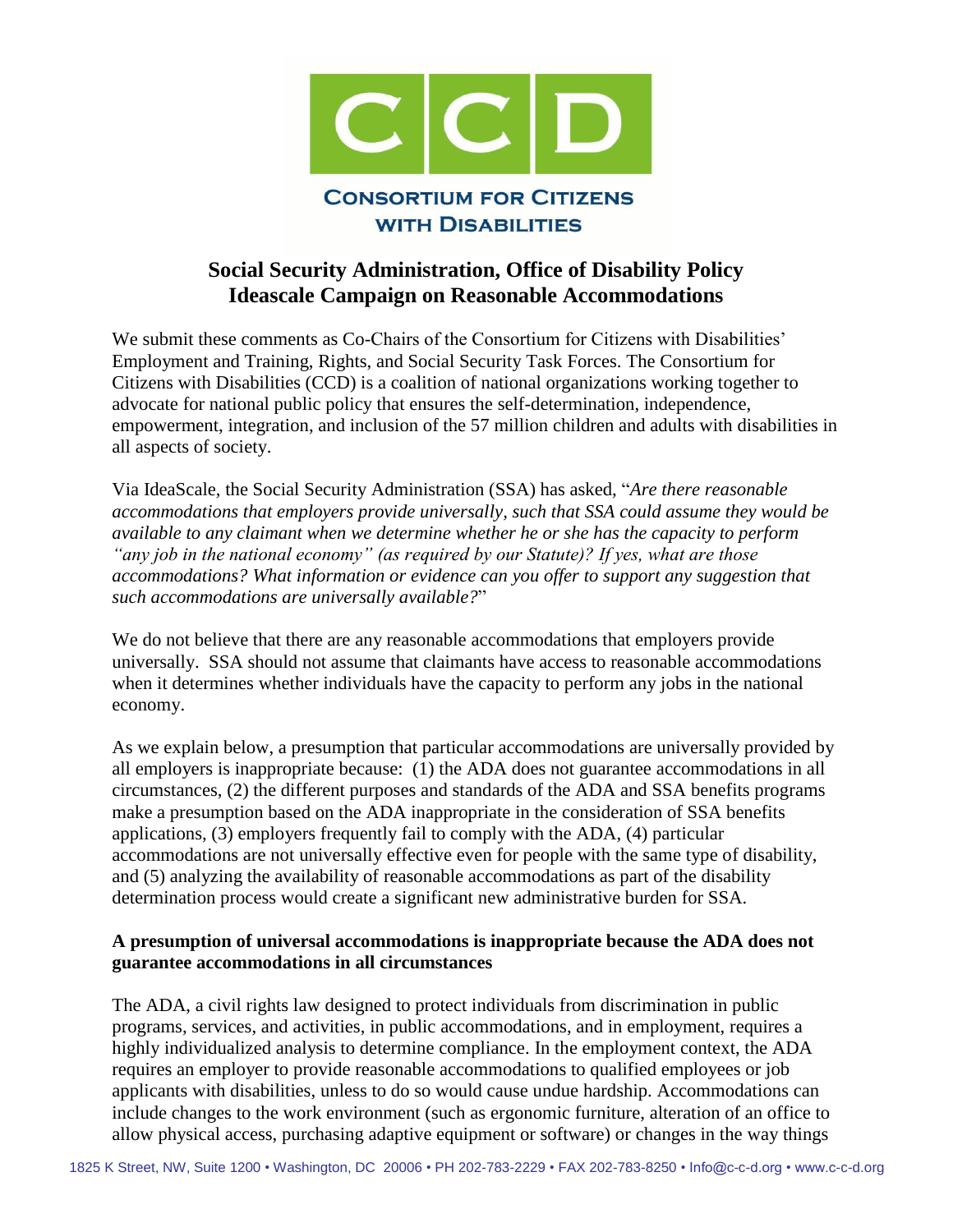are normally done (such as alternate shifts, part-time work, job sharing, or teleworking) to allow an individual with a disability equal opportunity. To be reasonable, an accommodation must be both feasible and effective in enabling the employee to complete the essential functions of the job. An accommodation is not considered reasonable if providing it would constitute an undue hardship for the employer. According to the Equal Employment Opportunity Commission, an accommodation represents undue hardship when it would cause the employer to incur "significant difficulty or expense." (EEOC, Enforcement Guidance: Reasonable Accommodation and Undue Hardship under the Americans with Disabilities Act, 2002, available at [http://www.eeoc.gov/policy/docs/accommodation.html\)](http://www.eeoc.gov/policy/docs/accommodation.html). The undue hardship analysis "focuses on the resources and circumstances of the particular employer in relationship to the cost or difficulty of providing a specific accommodation. Undue hardship refers not only to financial difficulty, but to reasonable accommodations that are unduly extensive, substantial, or disruptive, or those that would fundamentally alter the nature or operation of the business." *Id*.

For a number of reasons, a presumption that the ADA requires certain accommodations would be universally provided by employers to employees and job applicants with disabilities would be wrong. Such a presumption would wrongly deny SSA benefits to individuals based on accommodations that the ADA does not guarantee and/or that they would not receive from employers.

First, the ADA does not require employers to provide any accommodations as a "per se" matter. The determination about whether an accommodation is reasonable, and the corresponding determination that providing the accommodation would not constitute an undue hardship on the employer, are highly individualized and fact-specific determinations. An accommodation may be reasonable for one employer but not another given differences in the employer's size, resources, or the nature of the business.

Furthermore, since different jobs have different requirements, an accommodation that is effective in one job would not be effective in all jobs. Some accommodations would not allow an employee to fulfill the essential obligations of a job. For example, it might be reasonable in many fields for a worker to spend the vast majority of the workweek alone and undisturbed, but there is no way for that need to be accommodated for child monitors (Dictionary of Occupational Titles code 301.677-010), where the presence of a child is necessary to the job. Similarly, sitstand options at will are available to many employees, but a tractor-trailer truck driver (904.383- 010) must drive trucks and this cannot be done from a standing position. Firefighters (373.364- 010) are exposed to smoke and flames; alpine guides (353.164-010) must work at high altitudes. Accommodating a need to avoid these hazards would change the job to the extent that it became a different job altogether.

Even within the same job type, an accommodation may or may not be required. For example, many firms allow their telemarketing or customer service staff to telework, either as a matter of policy or as a reasonable accommodation. However, other employers may not offer telework and may not be obligated to by the ADA, either because they employ fewer than 15 people or because the accommodation would be an undue hardship. For example, employers that stagger their employees' shifts and require them to share equipment because of cost concerns may not always be required to purchase additional equipment and internet/ phone service to accommodate an employee's disability. The size and resources of the employer are integral factors to the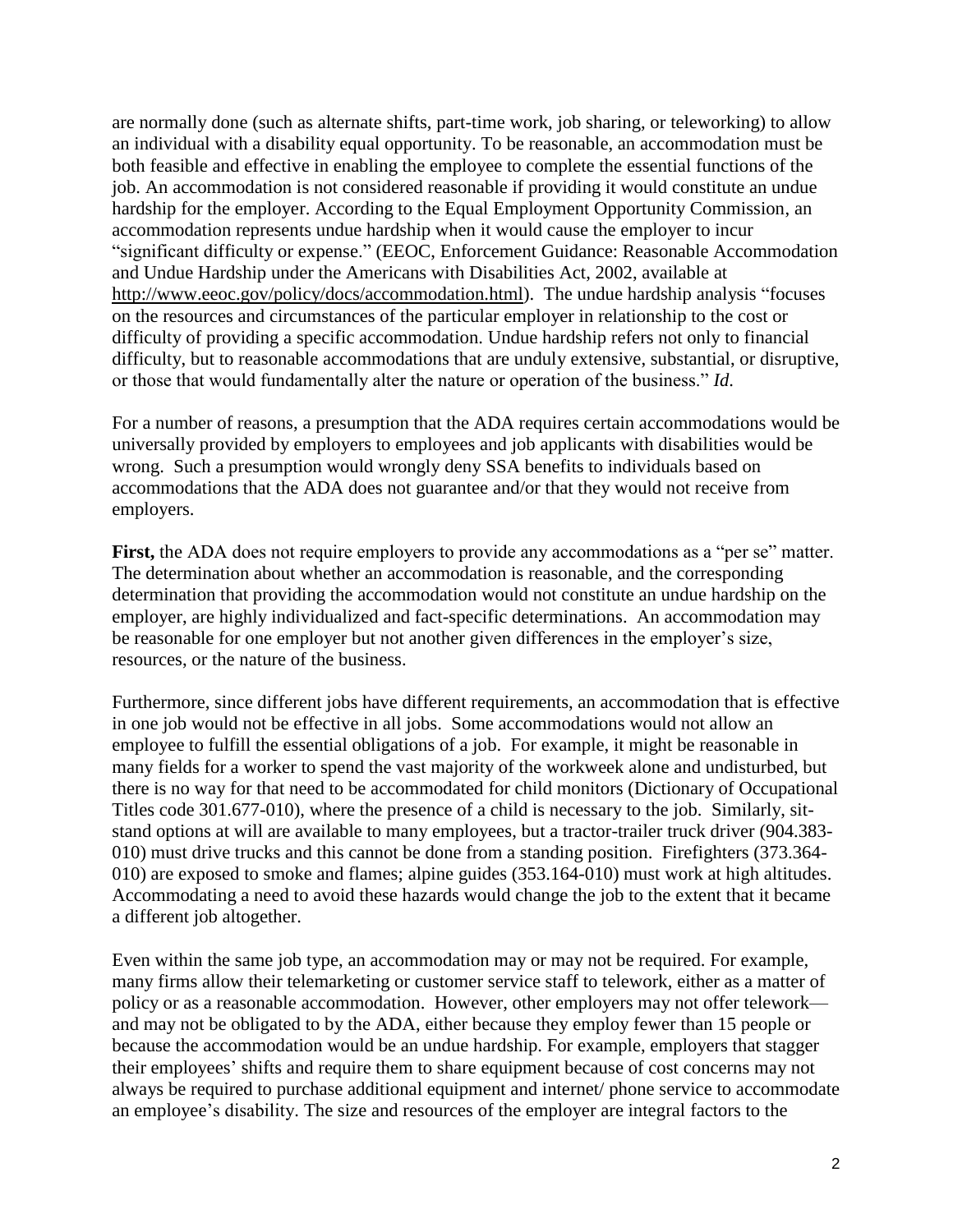analysis of whether the provision of an accommodation is reasonable. Accordingly, no accommodation ought to be considered universally provided.

Technology has advanced in such a way as to make new accommodations possible. For example, text-to-speech computer software has allowed people with visual impairments additional ways to read and edit text. However, such technology is not available in all workplaces and employers are not universally required to provide it. Furthermore, technology has made some jobs more complex for some people, creating a need for additional or different accommodations, which may or may not be met.

There is no accommodation that enjoys a presumption of reasonableness under the ADA. Therefore, very similarly situated employees with near-identical impairments may be entitled to very different accommodations—or no accommodations at all. Given this very fact-dependent determination, no accommodation could be truly universal, even within a particular job category. As the U.S. Supreme Court has stated, ". . . the matter of "reasonable accommodation" may turn on highly disputed workplace-specific matters; and an SSA misjudgment about that detailed, and often fact-specific matter would deprive a seriously disabled person of the critical financial support the statute seeks to provide." *Cleveland v. Policy Management Systems Corp.,* 526 US 795 (1999).

**Second**, employers are allowed to choose among accommodations. If more than one accommodation would be effective, the employer may decide which accommodation to provide and can base that decision on a number of factors, including cost or ease to the employer in providing the accommodation (see [http://www.eeoc.gov/policy/docs/accommodation.html,](http://www.eeoc.gov/policy/docs/accommodation.html) question 9). The fact that the employer chooses makes it impossible to find any one universallyavailable accommodation that could be guaranteed to be available to any employee in any job. Even assuming there was a particular accommodation that could work universally at any job, employers have the power to unilaterally reject it in favor of other reasonable accommodations which are not universal.

**Third**, millions of workers are not provided the protection of the ADA at all. The provisions of the ADA only apply to employers with more than 15 employees [\(http://www.eeoc.gov/employers/coverage\\_private.cfm](http://www.eeoc.gov/employers/coverage_private.cfm) ). The U.S. Census Bureau estimates that in 2012, there were over 4.9 million firms in the United States with fewer than 15 employees, and these firms employed more than 17 million people [\(http://www2.census.gov/econ/susb/data/2012/us\\_state\\_naicssector\\_small\\_emplsize\\_2012.xls\)](http://www2.census.gov/econ/susb/data/2012/us_state_naicssector_small_emplsize_2012.xls). Bureau of Labor Statistics (BLS) March 2015 data, collected using different methodology, show that over 7 million firms, with 16.5 million workers, have fewer than 10 employees [\(http://www.bls.gov/cew/apps/table\\_maker/v4/table\\_maker.htm#type=13&year=2015&ind=10&](http://www.bls.gov/cew/apps/table_maker/v4/table_maker.htm#type=13&year=2015&ind=10&supp=0) [supp=0](http://www.bls.gov/cew/apps/table_maker/v4/table_maker.htm#type=13&year=2015&ind=10&supp=0) ). The BLS data is not broken down by firms with 15 employees or less (data categories include fewer than 5 employees, 5-9, and 10-19) but there are an additional million firms that employ 10-19 employees and 13 million workers are employed by those firms. A presumption that any specific accommodation would be available to an individual in any job class is misguided because some of those jobs would almost certainly be in firms that are not required by law to provide any accommodation to its workers.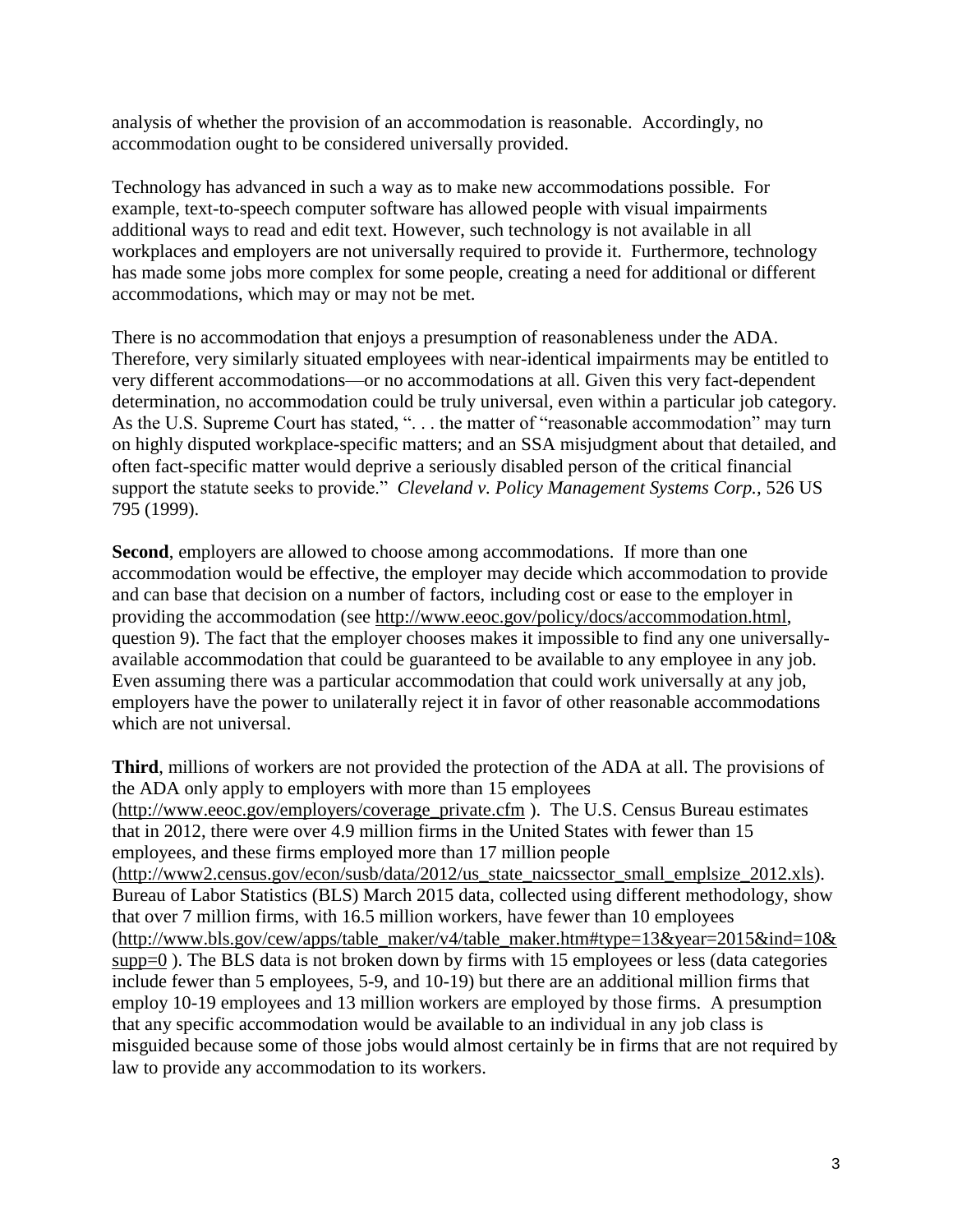### **The different purposes and standards of the ADA and Social Security disability benefits make it inappropriate to use a presumption based on ADA requirements in considering SSA benefit applications**

The Americans with Disabilities Act (ADA) has a completely different purpose than the SSI and SSDI programs. The distinction between the purposes of the ADA and the Social Security disability programs has long been recognized by SSA. In 1993, SSA's then-Associate Commissioner for the Office of Hearings and Appeals addressed the issue when it first arose in some Administrative Law Judge (ALJ) hearings. He noted: "Whether or how an employer might be willing (or required) to alter job duties to suit the limitations of a specific individual would not be relevant because our assessment must be based on broad vocational patterns … rather than on any individual employer's practices." He concluded that "the ADA and the disability provisions of the Social Security Act have different purposes and have no direct application to one another."

The United States Supreme Court also has recognized that the ADA and the civil rights protections of the ADA were designed for different purposes. In *Cleveland v. Policy Management Systems Corp,* 526 US 795 (1999), the U.S. Supreme Court noted that the Social Security Act provides cash benefits to individuals under a "disability" as defined in the Act, while the ADA "seeks to eliminate unwarranted discrimination against disabled individuals." The Supreme Court found that "there are too many situations in which an SSDI claim and an ADA claim can comfortably exist side by side" and thus held it would not apply a negative presumption that an individual who represents that he or she is unable to work for purposes of an SSDI benefits application cannot pursue an ADA claim. By the same token, a presumption that a particular accommodation would be provided by all employers, enabling a person to work, is inappropriate in the consideration of an SSA benefits application.

Injecting the ADA requirement of "reasonable accommodations" into the SSA disability process misreads the intent of the ADA. The ADA is a civil rights law protecting, among others, employees and job applicants with disabilities. The SSA does not enforce employer violations of the ADA. Nor does SSA have the expertise to conduct the type of analysis required to determine whether the ADA would require accommodations for a particular person to do a particular job. Moreover, establishing criteria in SSA's disability determination process that assume reasonable accommodations by the employer would improperly shift the employer's burden of showing that an accommodation would be an undue hardship onto potential employees, i.e., claimants.

The inclusion of ADA criteria in the SSA disability determination process will confuse and hinder accurate disability determinations. For example, individuals with severe disabilities could be denied disability benefits if the adjudicator finds that reasonable accommodations have been made for workers with "similar" limitations. SSA could not reasonably conclude, without conducting an individualized assessment, that a claimant is not disabled because an incumbent worker with the "same" impairments and limitations is able to perform substantial gainful activity with a reasonable accommodation.

# **Employers frequently fail to comply with the ADA**

Employers frequently fail to comply with even the basic requirements of the ADA. The U.S. Equal Employment Opportunity Commission (EEOC) receives thousands of charges each year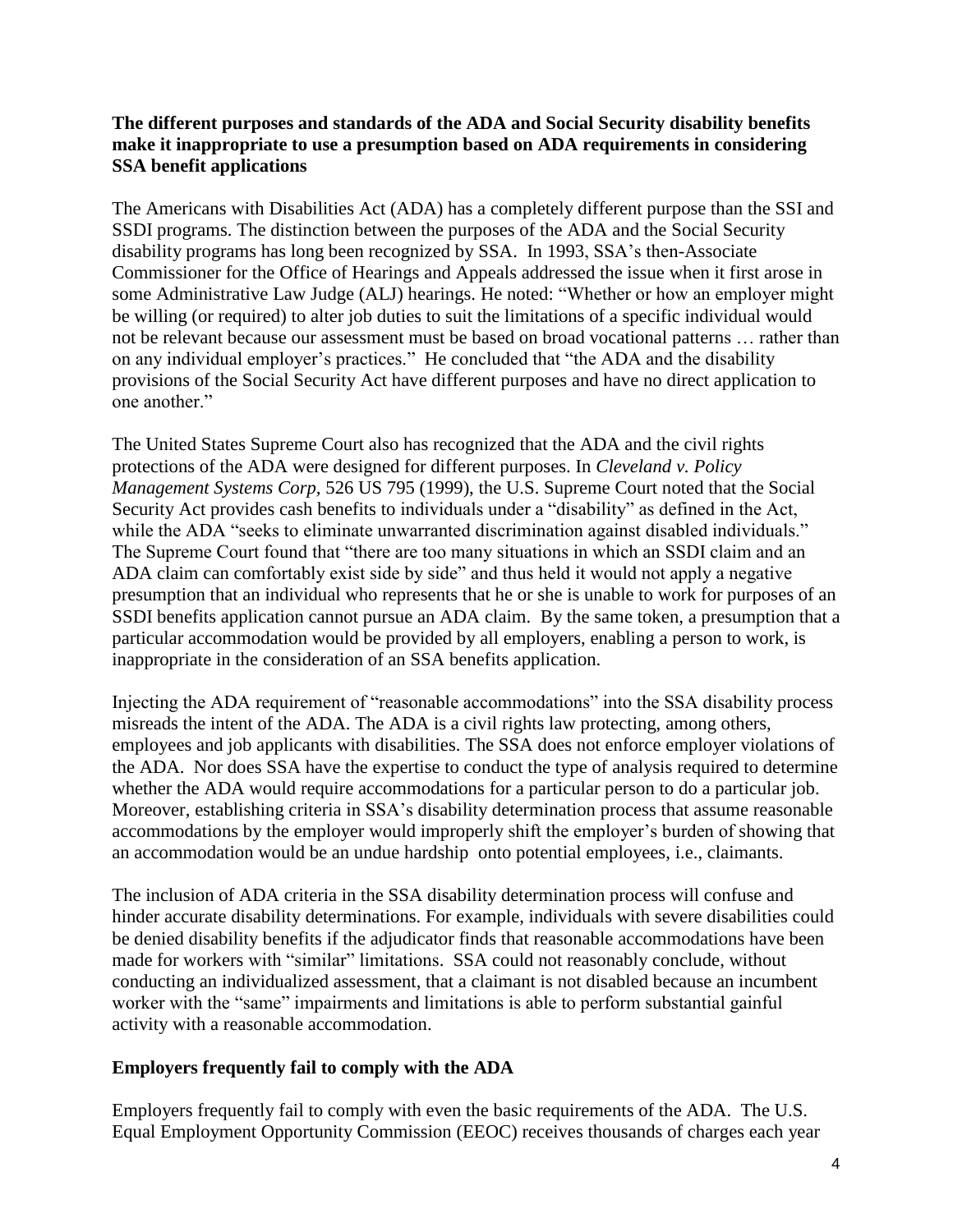from employees alleging discrimination under the ADA. In the decade from Fiscal Year 2005- 2014, over 46,000 ADA-related charges to the EEOC ended in "merits resolutions," meaning that the charging employee obtained a favorable outcome and/or was found to have made a meritorious allegation [\(http://www.eeoc.gov/eeoc/statistics/enforcement/ada-charges.cfm\)](http://www.eeoc.gov/eeoc/statistics/enforcement/ada-charges.cfm). Many of these involve denial of reasonable accommodations. Individuals and government enforcement agencies must often use the legal system to obtain accommodations for workers, which also demonstrates that reasonable accommodations are far from universal. [\(http://www.eeoc.gov/eeoc/history/45th/ada20/ada\\_cases.cfm\)](http://www.eeoc.gov/eeoc/history/45th/ada20/ada_cases.cfm). Many other employees and applicants are unlawfully denied reasonable accommodations but lack access to legal assistance to obtain them.

#### **Due to the individualized nature of disabilities, accommodations are not universally effective even for individuals with the same type of disability**

There are no universal disabilities. Each person—even those living with the same condition—is different and has different limitations. The Centers for Disease Control and Prevention (CDC) recognizes this: "Disabilities can affect people in different ways, even when one person has the same type of disability as another person. Some disabilities may be hidden or not easy to see" [\(http://www.cdc.gov/ncbddd/disabilityandhealth/types.html\)](http://www.cdc.gov/ncbddd/disabilityandhealth/types.html).

Since each person with a disability has unique circumstances and needs, the physical, environmental, and sensory challenges each faces in the workplace vary greatly—particularly when you consider the tremendous range of work settings and duties available in the national economy. The EEOC's Technical Assistance Manual on the Employment Provisions (Title I) of the Americans with Disabilities Act explains that "People with disabilities are restricted in employment opportunities by many different kinds of barriers. Some face physical barriers that make it difficult to get into and around a work site or to use necessary work equipment. Some are excluded or limited by the way people communicate with each other. Others are excluded because of rigid work schedules that allow no flexibility for people with special needs caused by disability" [\(http://askjan.org/links/ADAtam1.html#III\)](http://askjan.org/links/ADAtam1.html#III).

Moreover, individuals—especially those with variable and progressive conditions—can have needs that are sporadic and/or change over time. As needs and limitations change, so does the effectiveness of accommodations. Individuals with multiple sclerosis (MS), for example, may have episodic exacerbations that promptly require accommodation, but after the exacerbation subsides and the individual's health returns, that accommodation may no longer be necessary. Also, many with MS begin to experience steadily increasing disability at some point in their disease course—resulting in changes over time to what accommodations are needed. As an example showcasing how accommodations can change over time even for the same person: In 2005, Person X is diagnosed with MS and experiences fatigue that periodically requires adjustments to his work schedule; in 2008, Person X experiences a severe exacerbation of optic neuritis requiring accommodations aiding vision; by 2015, Person X has more significant cognitive deficits from his MS and has lost use of his legs, requiring use of a wheelchair, memory aids, and sitting in an area of the office with few distractions.

For accommodations to adequately support each unique person with a disability in their particular workplace, they cannot be universal. Rather, as the Technical Assistance Manual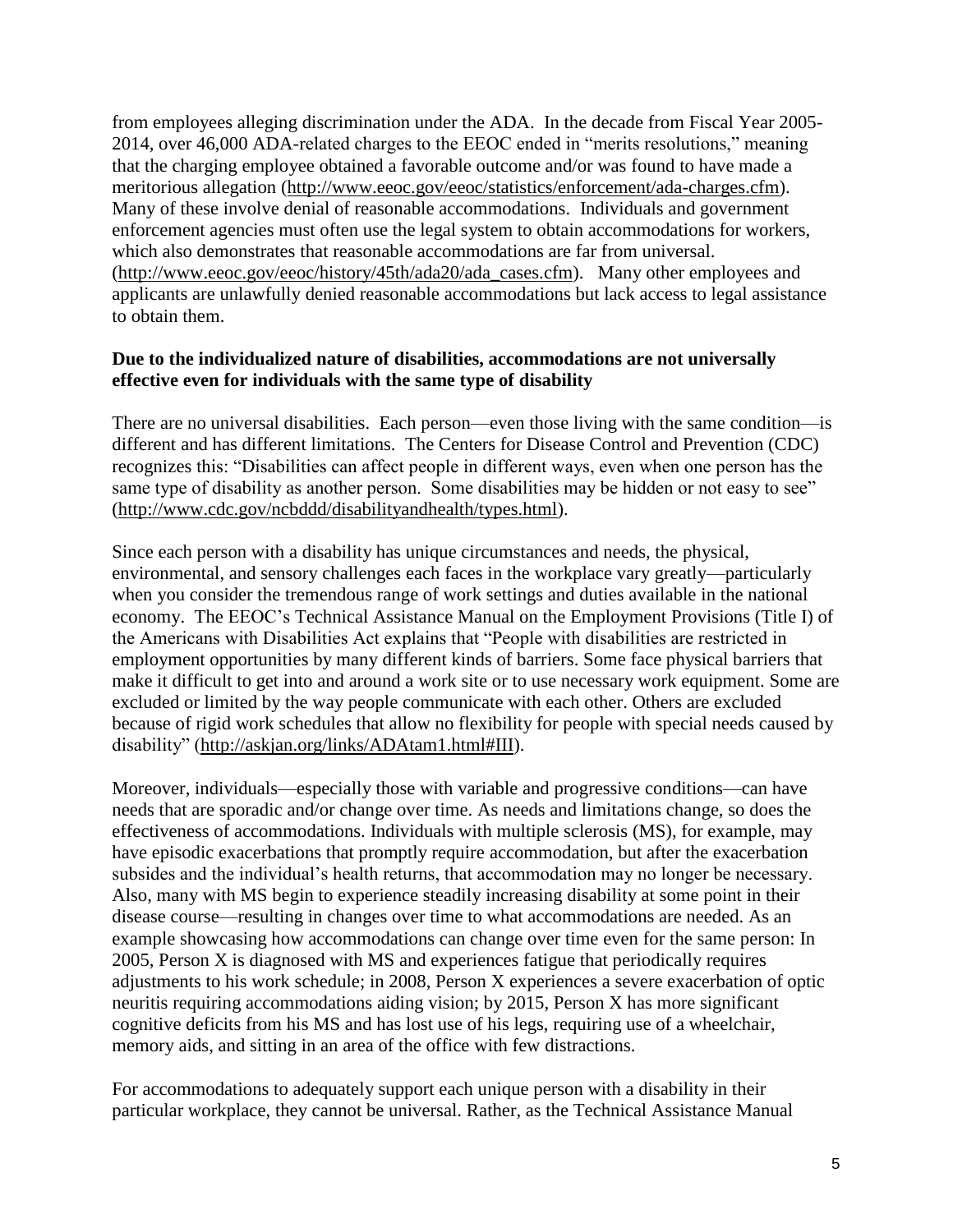states, "every reasonable accommodation must be determined on an *individual basis* (emphasis added). A reasonable accommodation always must take into consideration two unique factors:

- the specific abilities and functional limitations of a particular applicant or employee with a disability; and
- the specific functional requirements of a particular job."

The enforcement regulations of the ADA also encourage each person and job to be looked at on an individual basis in regard to accommodations.

Due to the unique nature of each individual with a disability, even widely available accommodations do not guarantee each unique individual's ability to work in a particular work environment and perform the duties of a particular job. In other words, what may prove effective in one situation may not even be possible and/or effective in another. For example, alterations to work stations are available in many workplaces. This type of accommodation may prove effective for some individuals who work with a computer at a desk, but would not be effective for people with certain types of impairments, such as those who need to miss work for dialysis or chemotherapy. Similarly, when working in a sedentary office environment, limitations to lifting may be possible; but if installing HVAC equipment, a person may need to lift 50 to 100 pounds. Another example is that alternate work schedules may be widely available, but they are not available for every occupation and can actually hinder some people more than they help. Some people would require such a reduction in hours worked that their job would not meet SSA's definition of substantial gainful activity. Employment at will and limitations on FMLA (especially in small businesses) mean people cannot always take leave and return to work.

Furthermore, some individuals may choose not to disclose their condition to their employer. If a person does not require reasonable accommodation at a given point in their employment, there is no legal requirement to do so. This is a decision that is very personal and oftentimes difficult to make. Especially for those with hidden disabilities, people may be wary of disclosing for fear or discrimination, being pigeonholed at work, or treated differently by colleagues and supervisors. Disclosure is done on a need-to-know basis and oftentimes only when requesting individualized accommodations for specific symptoms.

# **Factoring "reasonable accommodations" into the disability determination process would create a significant new administrative burden for SSA.**

SSA would face added administrative complexity if it were to consider "reasonable accommodations" as defined by the ADA in making a disability determination. This would constitute an enormous new burden on already-strained resources and staff. The ADA reasonable accommodations process is highly individualized: it is designed to address a specific employee's request of a specific employer for an accommodation to allow that employee to perform a specific job for which he or she is otherwise qualified. The employer and employee work together to assess whether the employee's disability can be reasonably accommodated. This is intended to be an interactive process by which the covered individual and the employer determine the precise limitations created by the disability and how best to respond to the need for accommodation. SSA, on the other hand, has a very different responsibility: to assess whether jobs that a claimant could perform exist in significant numbers in the national economy.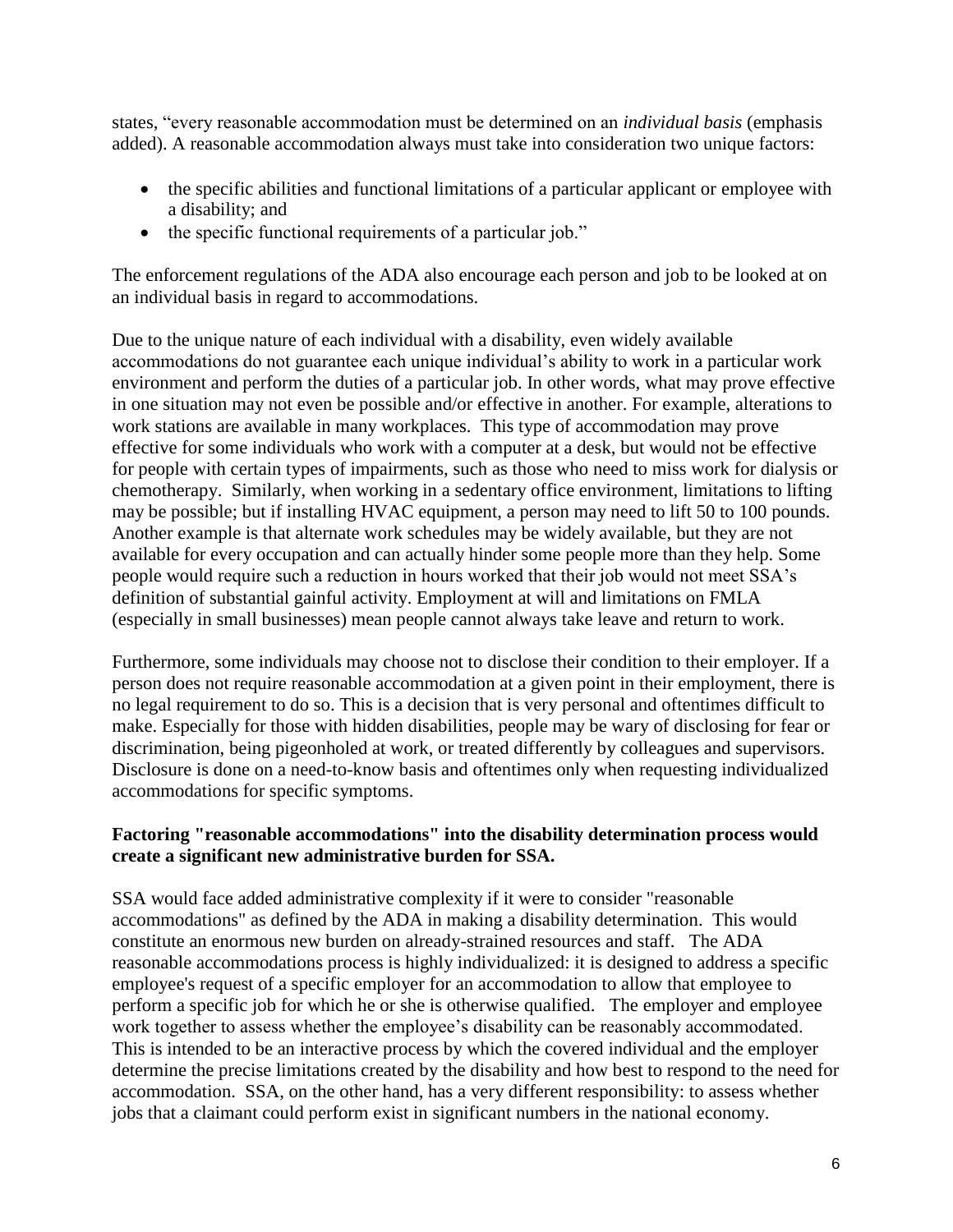It is difficult to imagine how SSA would reconcile its duty to assess what jobs exist in the national economy with the ADA's highly individualized process to determine whether a specific employer is required to provide a specific accommodation to meet the needs of a specific employee. We are unaware of the existence of objective data upon which ALJs, state agency personnel, or vocational experts could base such a determination.

As a result, any determination by SSA that a claimant could work if provided with a reasonable accommodation would be both highly subjective and highly likely to be challenged in court, where questions of what constitutes "undue hardship" as well as what is a "reasonable accommodation" under the ADA already are the subject of significant litigation.

The Supreme Court recognized the burden such a determination would create for SSA—and for claimants—in its decision in *Cleveland v. Policy Management Systems Corp.,* 526 US 795 (1999). Justice Stephen Breyer noted in his opinion for a unanimous court:

[W]hen the SSA determines whether an individual is disabled for SSDI purposes, it does not take the possibility of "reasonable accommodation" into account, nor need an applicant refer to the possibility of reasonable accommodation when she applies for SSDI. *See* Memorandum from Daniel L. Skoler, Associate Comm'r for Hearings and Appeals, SSA, to Administrative Appeals Judges, reprinted in 2 Social Security Practice Guide, App. § 15C[9], pp. 15-401 to 15-402 (1998). The omission reflects the facts that the SSA receives more than 2.5 million claims for disability benefits each year; its administrative resources are limited; the matter of "reasonable accommodation" may turn on highly disputed workplace-specific matters; and an SSA misjudgment about that detailed, and often fact-specific matter would deprive a seriously disabled person of the critical financial support the statute seeks to provide.

Further, the Skoler memorandum referenced above is based on facts and circumstances that remain true today:

[T]he fifth-step assessment is based on the functional demands and duties of jobs as ordinarily required by employers throughout the national economy, and not on what may be isolated variations in job demands (regardless of whether such variations are due to compliance with antidiscrimination statutes or other factors). Whether or how an employer might be willing (or required) to alter job duties to suit the limitations of a specific individual would not be relevant because our assessment must be based on broad vocational patterns…rather than on any individual employer's practices. To support a fifth-step finding that an individual can perform 'other work,' the evidence (e.g., vocational expert testimony) would have to show that a job, which is within the individual's capacity because of employer modifications, is representative of a significant number of other such jobs in the national economy.

SSA already is faced with the pressing need to develop a reliable alternative to the Dictionary of Occupational Titles that will hold up to court challenges. The additional burden of tracking specific accommodations provided by employers for specific jobs would add significant cost, complexity, and time to the development of a new Occupational Information System. Absent such a system, it is impossible to understand whether the number of jobs that provide necessary accommodations for an individual claimant are significant or insignificant in the national economy.

# **Conclusion**

Workplace accommodations are intensely individualized. Whether an employer must grant a reasonable accommodation, whether an accommodation is reasonable or unreasonable, which accommodation or combination of accommodations an employer provides, and whether that accommodation allows an individual to perform substantial gainful activity all depend on